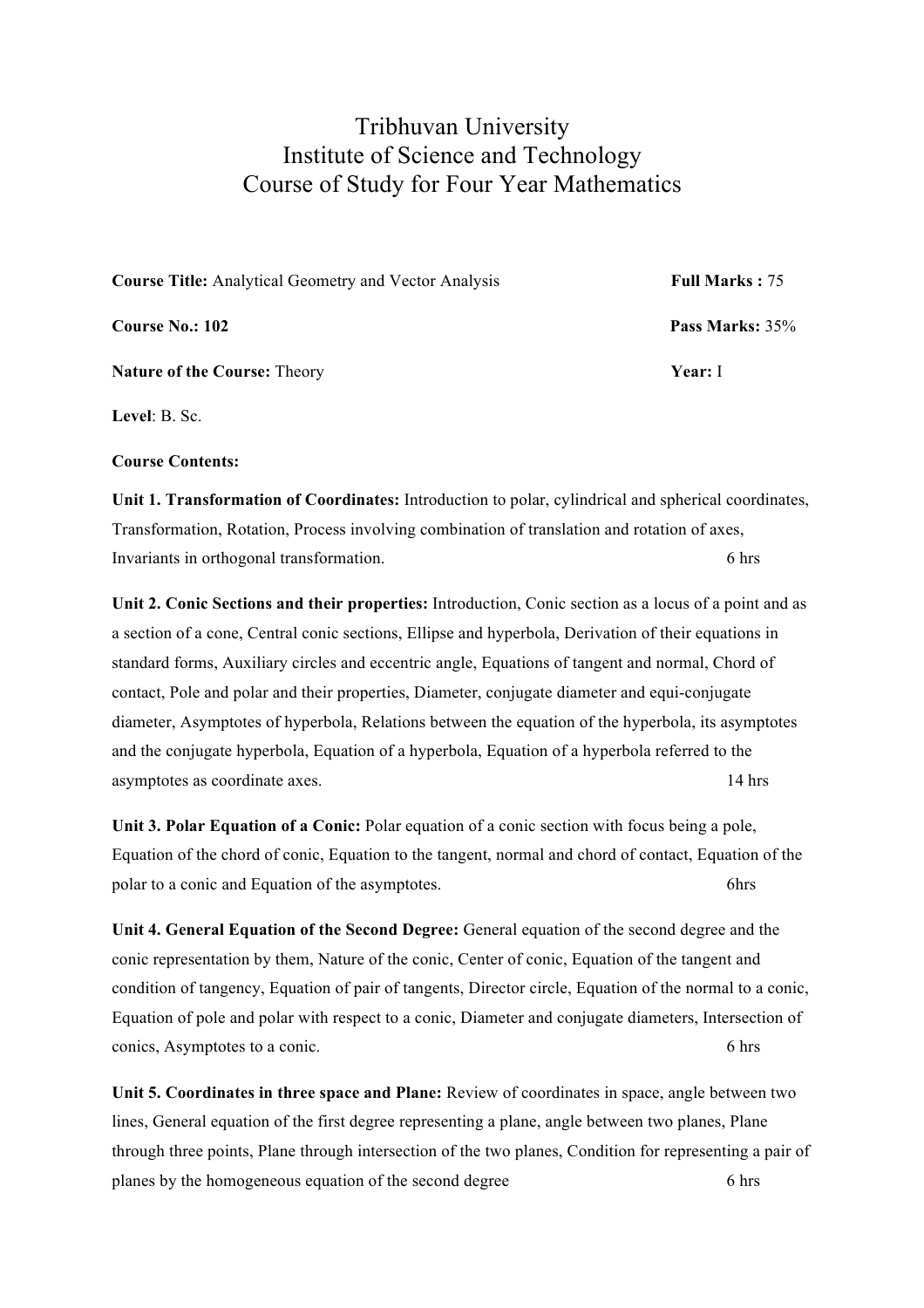**Unit 6. Straight lines:** Representation of a line as the intersection of two planes, Line in symmetric form, Line through two points, Reduction of the general form to the symmetrical form, Perpendicular distance of a point from a line, Condition for a line to lie in a plane, General equation of a plane containing a line, Coplanar lines and condition for it, Skew lines, Magnitude and equation of the line of shortest distance between two skew lies, Intersection of three planes. 8 hrs

**Unit 7. Sphere:** Sphere and equation of a sphere, Its representation by the general equation of the second degree, Sphere through four given points, Plane section of a sphere, Intersection of two spheres, Sphere with a given diameter, Tangent plane and condition of tangency. 4 hrs

**Unit 8. Cone and Cylinder:** Definition and equation of a cone, Condition that the general equation of the second degree to represent a cone, Condition that a cone has three mutually perpendicular generators, Tangent lines and tangent plane, Condition of tangency, Reciprocal cone, Enveloping and right circular cone, Cylinder and enveloping cylinder, Right circular cylinder. 8 hrs

**Unit 9. Central Conicoids:** Conicoids and central conicoids, Standard equation of the central conicoid, Intersection of a line with a conicoid, Tangent and tangent planes, condition of tangency, Director sphere, Equation of the normal, Cubic curve through the feet of six normals, Genereal equation of the conicoid through the six feet of the normals, Polar plane and plane of contact, Enveloping cone of the central conicoid and enveloping cylinder to a conicoid section of a conicoid, Diametrical plane, Conjugate diameters and diametrical planes of a ellipsoid, Properties of conjugate semi-diameters. 10 hrs

**Unit 10. Product of three or more vectors:** Multiplication of three vectors, scalar triple product, Applications and geometrical meanings of scalar triple product, Properties of scalar triple product, Condition of coplanarity of three vectors, Vector triple product, Scalar product of four vectors and vector product of four vectors, Reciprocal system of vectors. 6 hrs

**Unit 11. Differentiation of Vectors:** Vector function of a single variable, Vector function and its expression in terms of unit vectors, Limit and continuity of vector functions, Differentiation of a vector function w.r.t. a scalar, Partial derivatives of vectors, Higher derivatives of a vector function w.r.t. a scalar, Differentiation of the product of a scalar and a vector, Differentiation of a scalar product and vector product of two and three vectors. 8 hrs

**Unit 12. Gradient, divergence and Curl, and Expression Formulae:** Scalar point function, Vector point function, Scalar field, Vector field, Vector operators, Gradient scalar field, Gradient polar coordinates, Condition of a scalar point function to be constant and conversely, Total differential, Directional derivative, Divergence of a vector field, Solenoidal vector, Curl of a vector field,